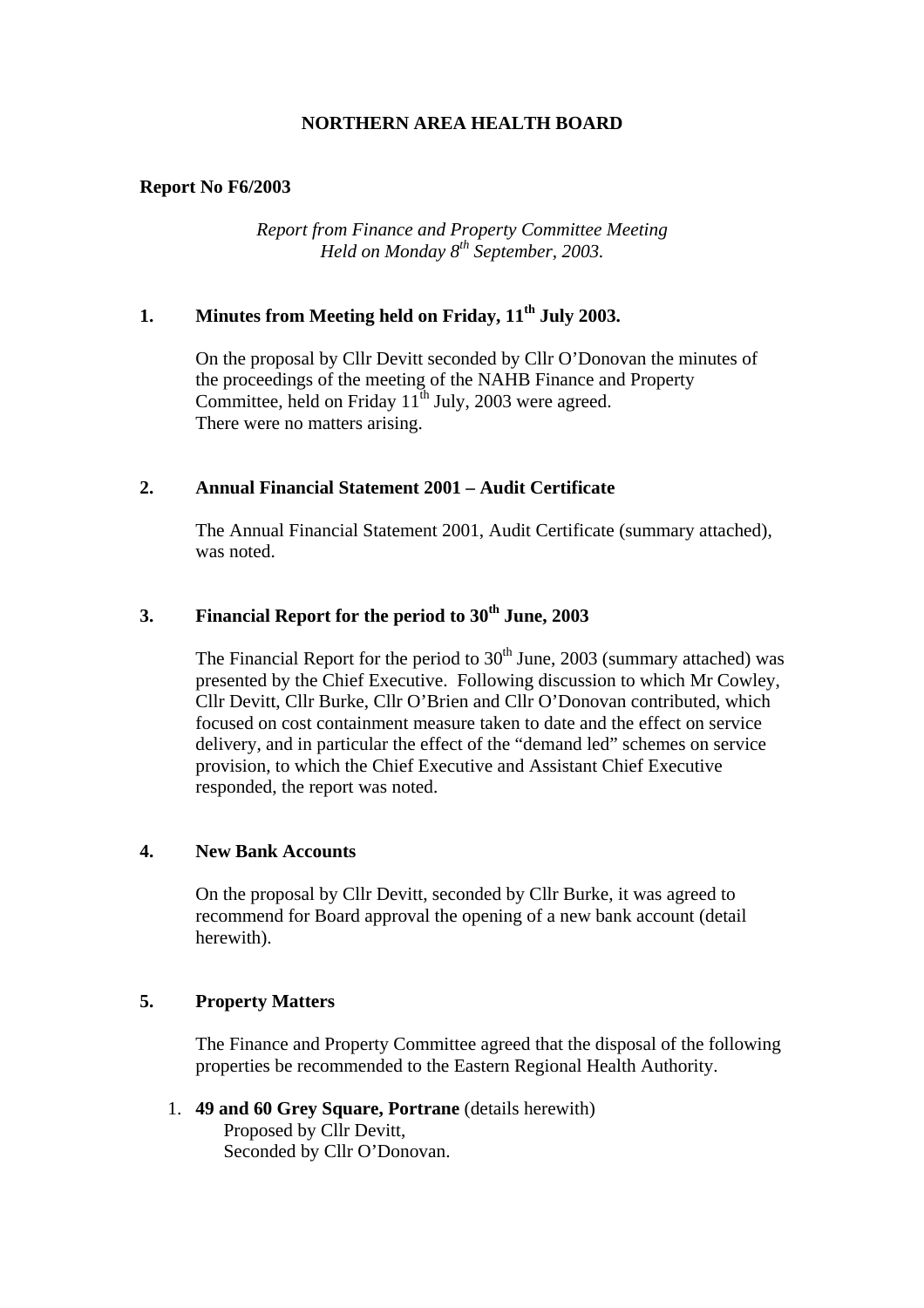- 2. **Verville Retreat, Clontarf** (details herewith) Proposed by Cllr Burke, Seconded by Cllr Devitt.
- 3. **Lands at Hartstown, Clonsilla** (details herewith) Proposed by Cllr Devitt, Seconded by Cllr O'Donovan
- 4. **Lands at St Clares, Glasnevin** (details herewith) Proposed by Cllr Burke, Seconded by Cllr O'Brien

The meeting concluded at 1.00pm.

**M Windle 8<sup>th</sup> September, 2003.**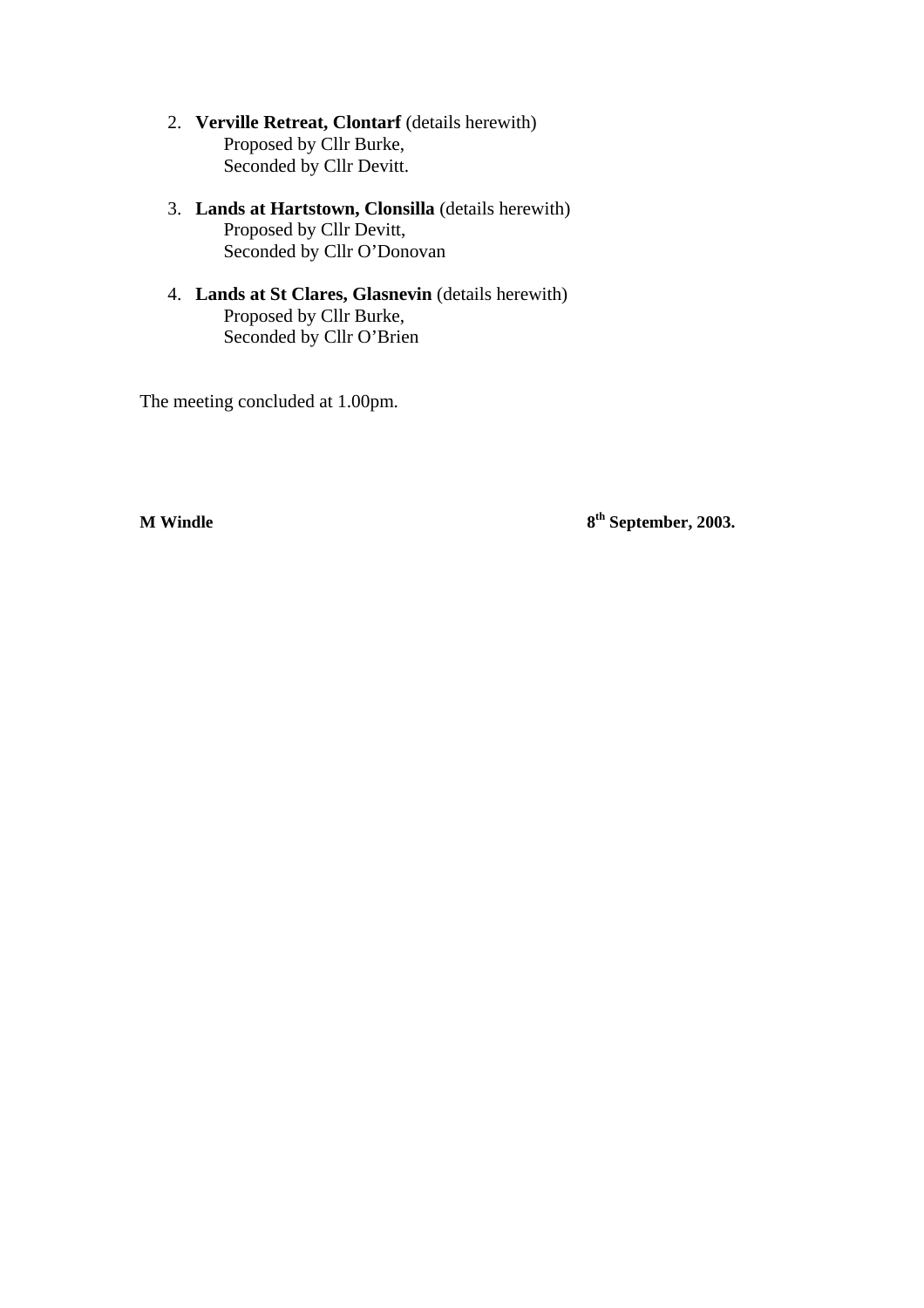### *NORTHERN AREA HEALTH BOARD FINANCIAL PERFORMANCE REPORT SIX MONTHS ENDING 30th June 2003*

#### *Re: Report on the Financial Position of the Northern Area Health Board for the 6 -month period ended 30th June 2003.*

#### **TO THE MEMBERS OF THE FINANCE AND PROPERTY COMMITTEE**

This Financial Performance report covers the first six months of 2003 i.e. 01/01/2003 to 30/06/2003

Summary details of the financial position and commentary in respect of the NAHB as at 30<sup>th</sup> June 2003 are set out hereunder.

#### **Financial Outturn**

| <b>6 Months</b>                                                 |                       |
|-----------------------------------------------------------------|-----------------------|
|                                                                 | to 30/06/03<br>€000's |
| <b>ERHA Budget Determination</b><br>Less 1 <sup>st</sup> Charge | 261,650<br>3,721      |
| Budget Available for period ended 30 <sup>th</sup> June 2003    | 257,929               |
| <b>Actual Expenditure</b>                                       | 271,950               |
| Deficit as at 30 <sup>th</sup> June 2003                        | 14,021                |
| Less: Agreed / Anticipated Funding<br>Not yet allocated to NAHB | (3,198)               |
| Restated Deficit as at 30 <sup>th</sup> June 2003               | 10,823                |

amounting to €3.96m.

#### **Expenditure Commentary**

Positive impacts of various cost containments measures are becoming evident in financial performance.

However, it is clear that the pace of improvement in our financial situation is not yet sufficient to achieve our overall target.

In light of the above we have just completed an in depth review of expenditure by care group and have formulated a detailed forecast for 2003 based on performance to date which will form the basis of the decision making process to identify further cost containment measures necessary to achieve our financial performance targets.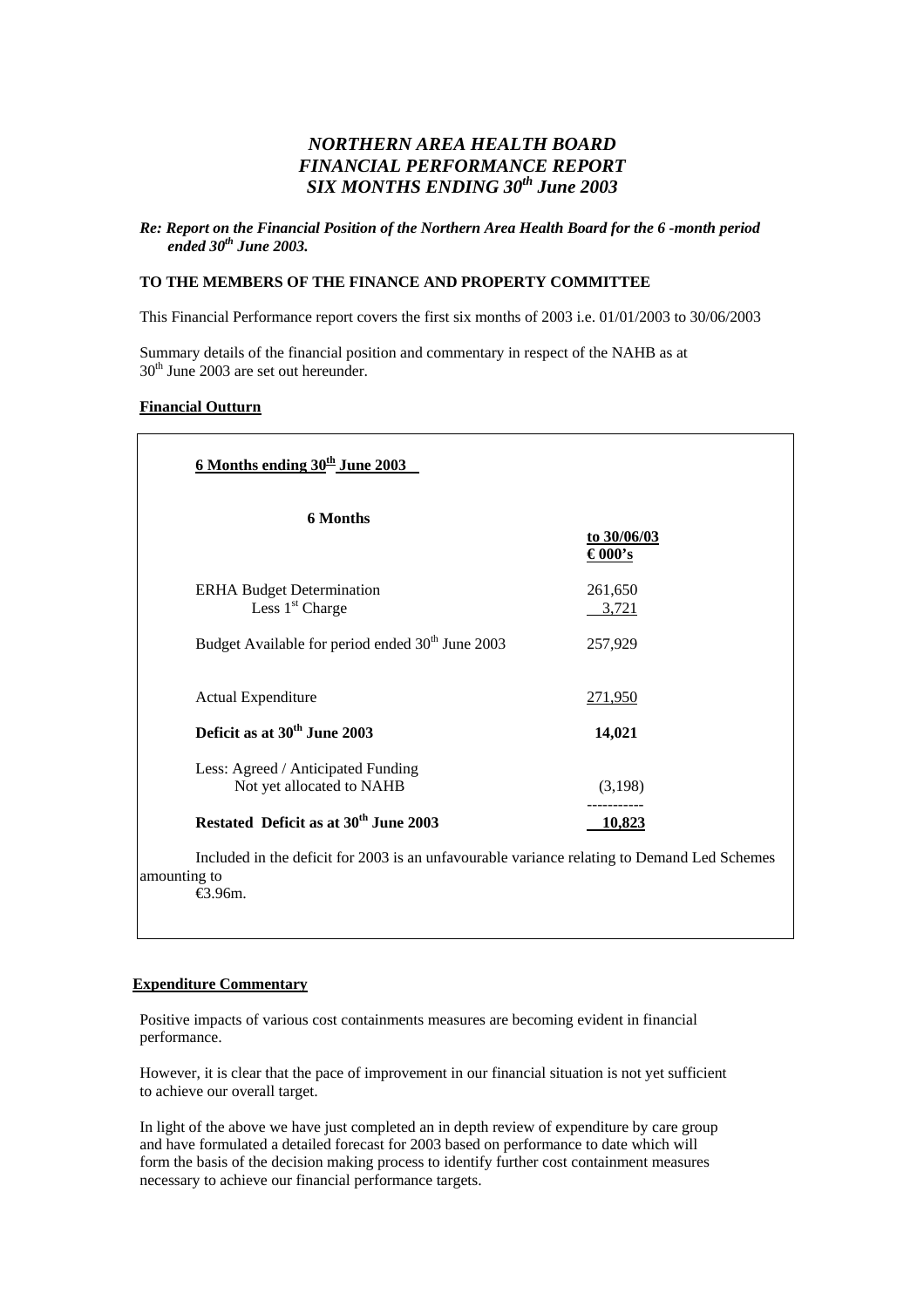It should be noted that in the context of the measures necessary for our Board to live within the financial targets outlined above, we have advised ERHA consistently that it will not be possible to set aside funding for:

- Demand Led Medical / Drugs Schemes these have been allowed for at existing funded level of service– any overrun will increase our expected 2003 deficit and based on first six months expenditure this deficit is likely to be in the order of  $\Theta$ .2m.
- Superannuation this is in the nature of a major pay award even after the removal of demand led status, accordingly no contingency above current budget levels has been possible and any overrun will increase the expected deficit. For our board to further reduce services due to potentially unfunded Superannuation costs would not be appropriate. As per our detailed costing, recently submitted to ERHA, the shortfall for 2003 is estimated at  $\in$ 1.5m.

#### **Forecast 2003**

As stated above an in-depth review of expenditure by care group has been completed and based on performance to date the current forecast of our 2003 deficit is as follows:

| 1. | Demand Led Schemes                     | 9,229   |
|----|----------------------------------------|---------|
| 2. | DTSS/Opthalmic and Chiropody Schemes   | 1,571   |
| 3. | Superannuation                         | 1,500   |
| 4. | Mater Child Guidance/St Pauls Beaumont | 900     |
| 5. | Other operating deficits               | 7,828   |
|    | Total projected deficit                | €21,028 |
|    |                                        |         |

This revised forcast of  $\epsilon 21.028$ m compares with our previous forcast deficit for 2003 of approximately €27.0m ( based on March / April figures) and reflects the positive financial impact of measures in place since early in 2003 as well as a number of additional measures put in place or planned more recently.

- 1 & 2 Submissions in respect of measures to mitigate potential deficits arising from the operation of Demand Led Schemes and DTSS / Opthalmic / Chiropody schemes have been made to ERHA and we await their feedback / agreement prior to implementation.
- 3. A funding commitment from ERHA up to  $\bigoplus$ . 5m in respect of the potential Superannuation deficit has been received.
- 4. In 2002, without prior discussion with our Board or formal handover, the allocation for these services was transferred by ERHA to our Board. The Mater Hospital have indicated their funding requirement for 2003 which is approximately  $\Theta$ 00,000 above the level of allocation we have received from ERHA. We have formally advised both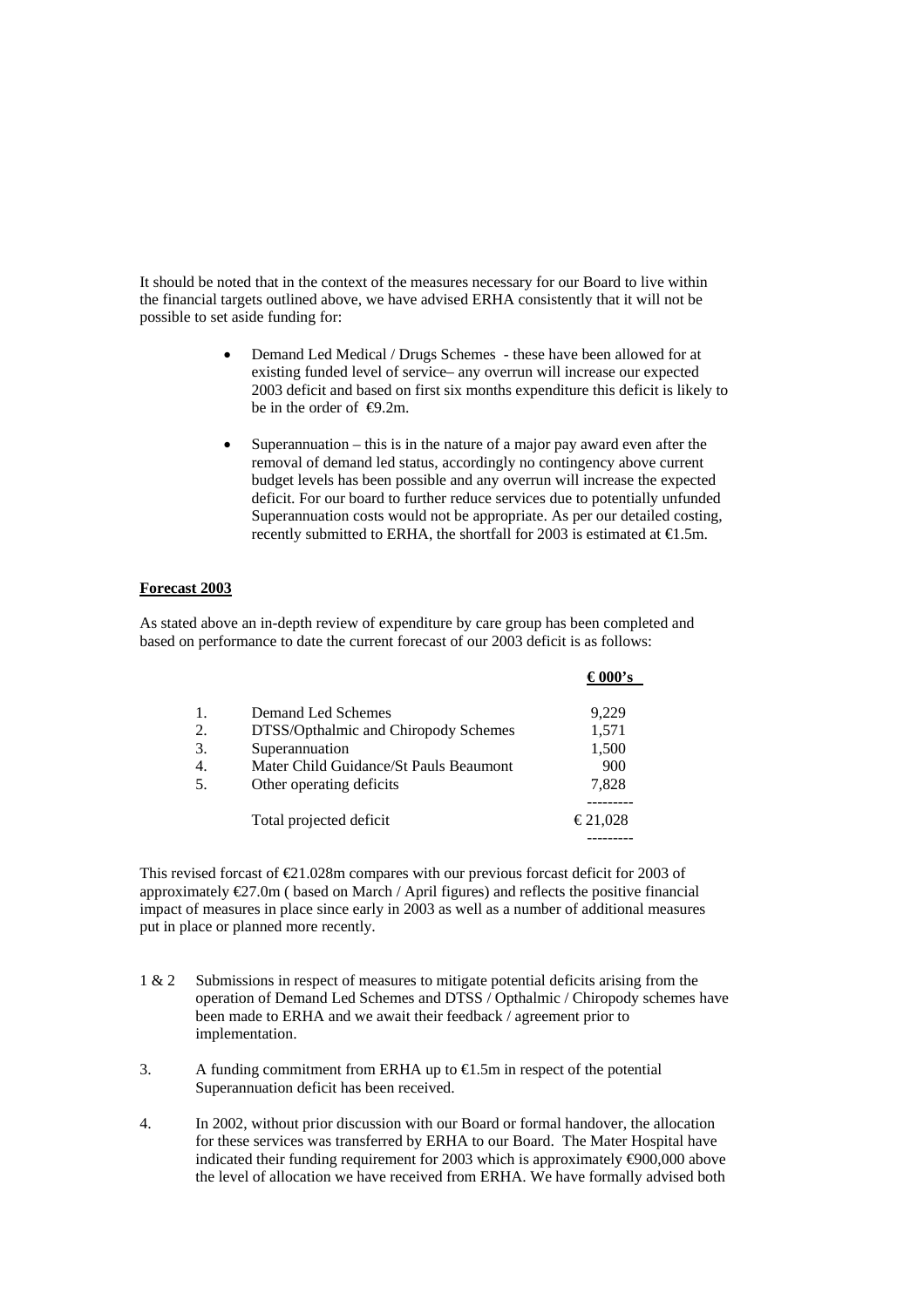ERHA and the Mater that our Board will not fund these services in excess of the current allocation and as such this deficit should not crystalise.

5. Additional potential measures to further reduce the remaining €7.8m deficit are currently being finalised and will be submitted to ERHA for discussion and agreement in the coming days.

The service impact of existing measures already in place is very significant and has been the subject of detailed submissions to ERHA.

The practicalities around implementing further measures must be considered in the context of the ongoing impact of existing measures as well as the impact of any further measures.

**M Windle Chief Executive** 

**\_\_\_\_\_\_\_\_\_\_\_\_\_\_\_\_\_\_\_\_\_\_\_\_\_**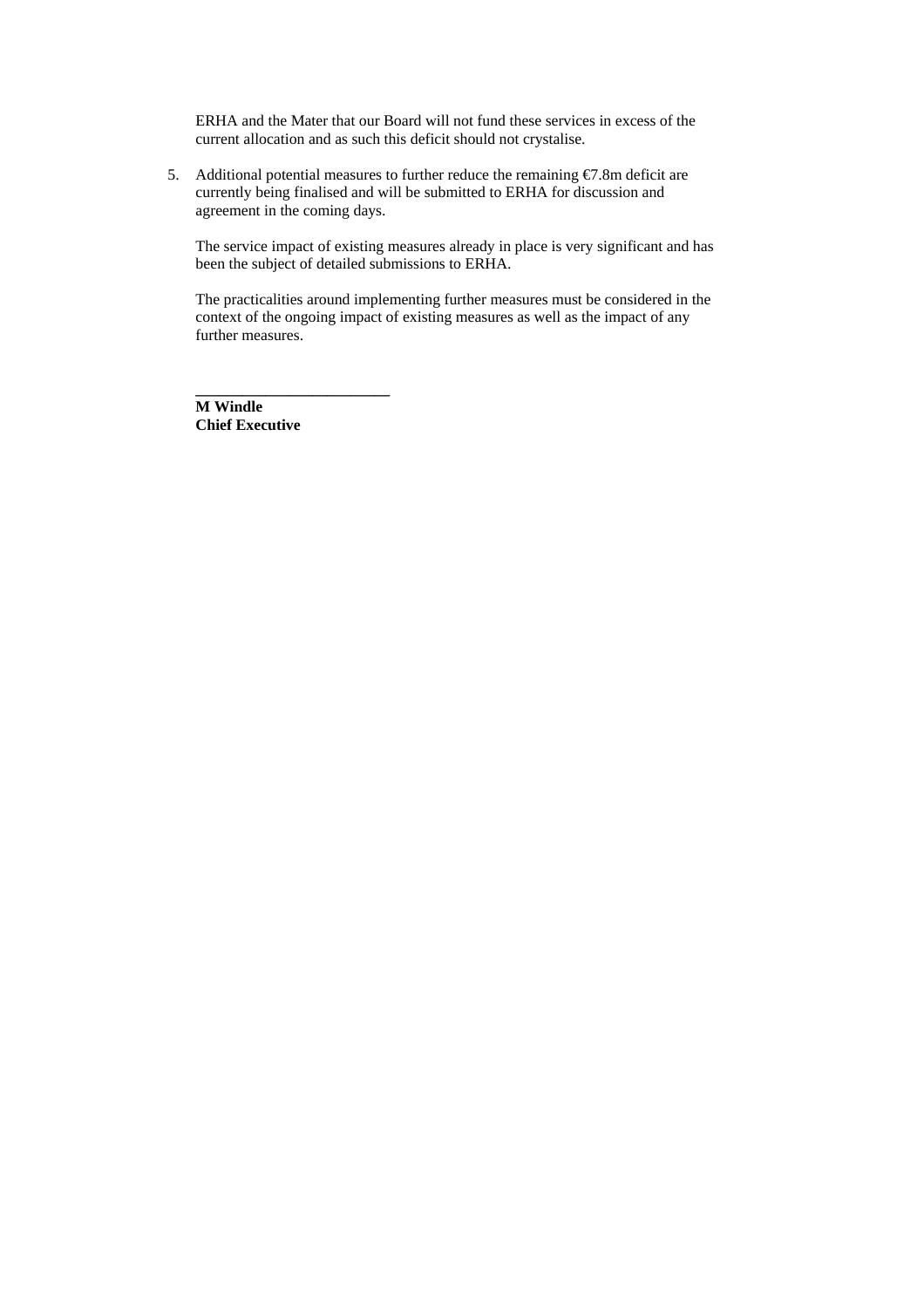## **To each member of the Finance & Property Committee**

# **Annual Financial Statements 2001 – Audit Certificate**

We have recently received our audit certificate in respect of the 2001 Annual Financial Statements from the Comptroller & Auditor General (C& AG).

In his certificate the C&AG has

(a) not qualified our accounts

(b) not included any report under S.6(4) of the C & AG Act 1993

Reports under S.6 (4) are issued by the C&AG where very significant matters requiring corrective action have come to light in the course of the audit.

**Chief Executive** 

\_\_\_\_\_\_\_\_\_\_\_\_\_\_\_\_\_\_\_

**M Windle 4<sup>th</sup> September 2003**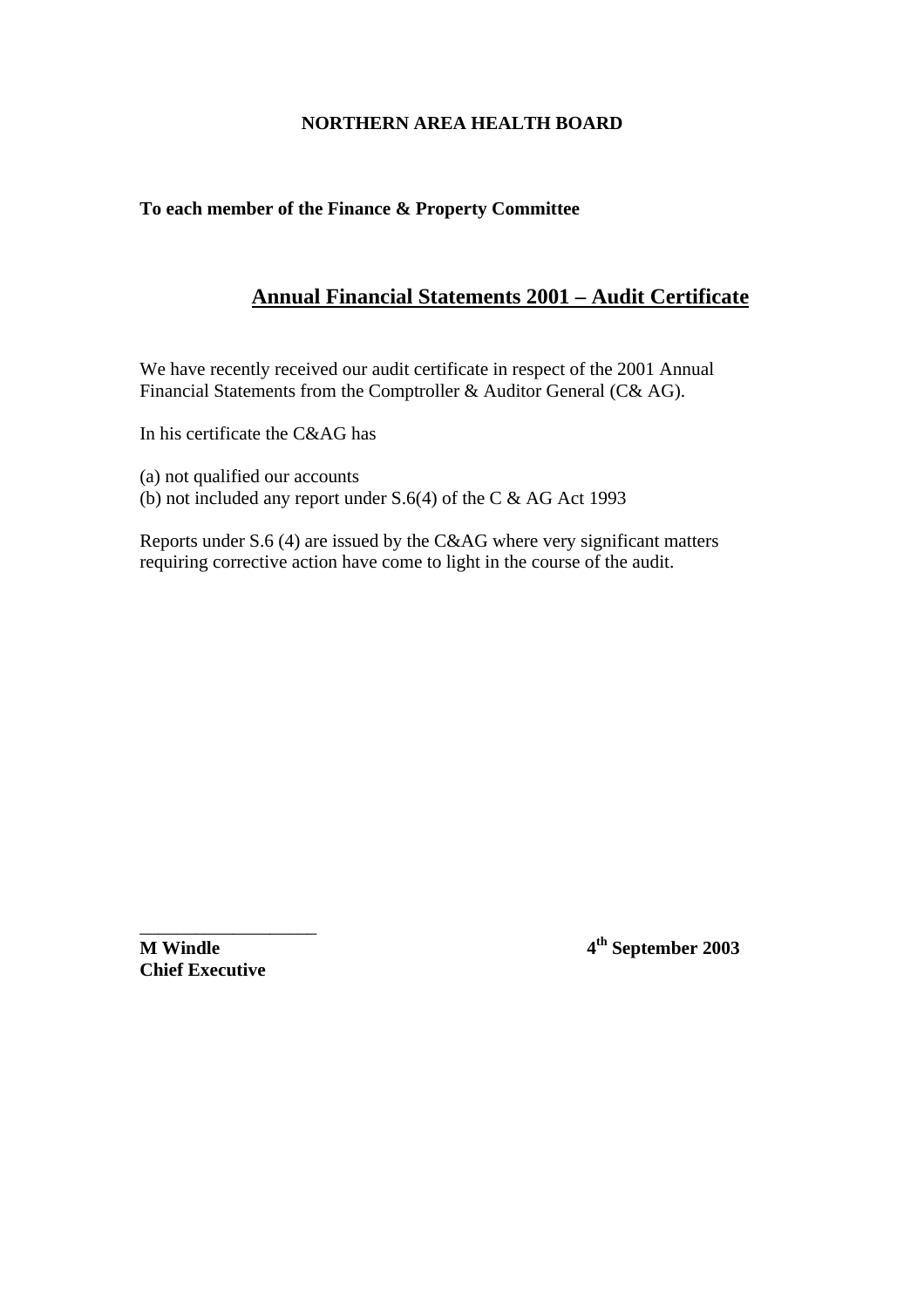### **To Each Member of the Finance & Property Committee**

### **NEW BANK ACCOUNTS**

### **DANESWOOD HOUSE HOSTEL**

New Bank accounts are now required to be opened for this location: Current and Deposit Account

The Account will be in :

Bank of Ireland, 112, St Mobhi Road, Glasnevin, Dublin 9.

**M Windle** 

**Chief Executive 4th September, 2003**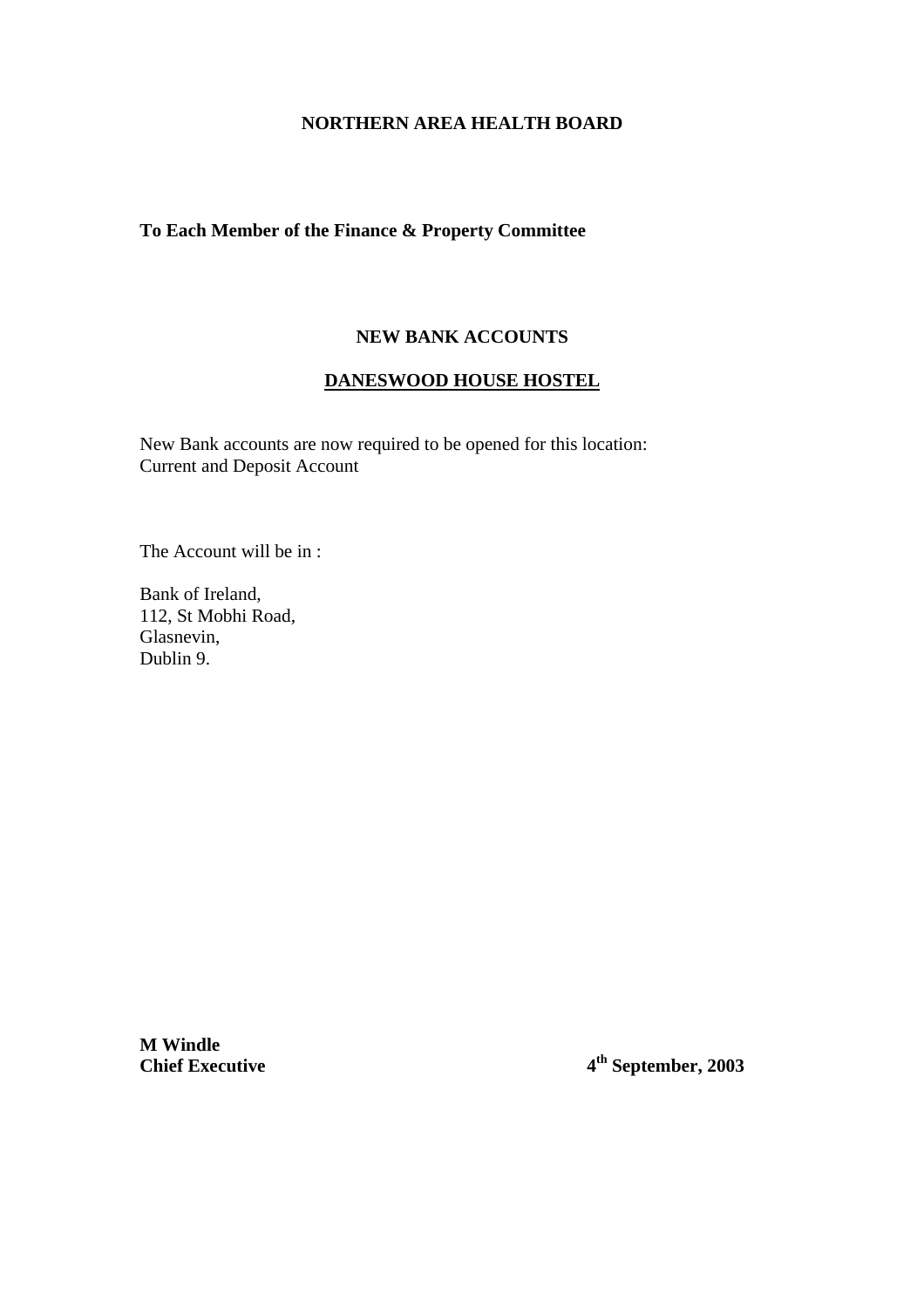## **To Each Member of the Finance and Property Committee**

### **Disposal of properties know as 49 and 60 Grey Square, Portrane**

The approval of the Finance and Property Committee is requested to recommend to the ERHA to dispose of the Authority's properties known as 49 Grey Square and 60 Grey Square, Portrane, both of which are formerly staff houses at St. Ita's Hospital.

These properties are 2 bedroom terraced houses in need of some refurbishment and are currently vacant.

The Property Manager, Eastern Health Shared Services has valued the properties is in the region of €200k each.

Monies from the sale of these properties will be used to fund the kitchen improvements and associated capital works at St. Ita's Hospital.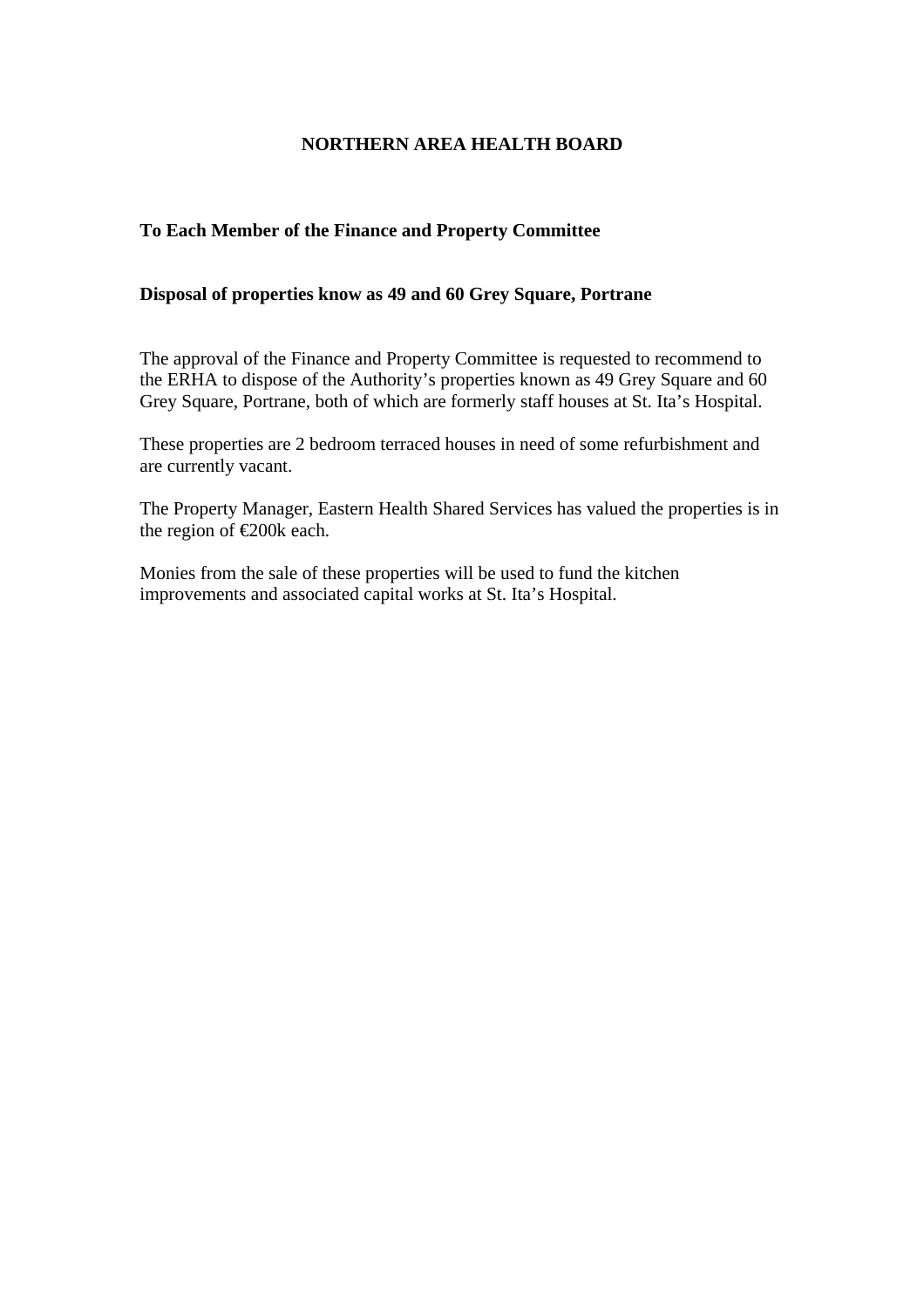### **To Each Member of the Finance and Property Committee**

#### **Disposal of property known as Verville Retreat, Vernon Avenue, Clontarf**

The approval of the Finance and Property Committee is requested to recommend to the ERHA to dispose of the Authority's property known as Verville Retreat, Vernon Avenue, Clontarf, Dublin 3.

The site area comprises 1.3 acres. The existing building comprises a total floor area of 1170 sq metres, part of which is incorporated into the attic with restricted head heights.

There are 2 stories above basement with a further top floor at attic level.

Buildings on site may be categorized as follows:

mid  $18<sup>th</sup>$  Century house with late  $18<sup>th</sup>$  Century bow fronted extension late  $19<sup>th</sup>$  Century/early  $20<sup>th</sup>$  Century extension mid  $19<sup>th</sup>$  Century extension  $18<sup>th</sup>$  Century outhouses.

There are differences in floor levels and there is no lift. Room sizes, layouts and general facilities in the existing buildings are below acceptable standards. The main entrance is 9 steps above ground level and the basement floor is 3 to 4 steps below ground level.

The buildings are set in grounds, which have trees and lawns.

The building and the grounds are designated a Protected Structure in accordance with the Local Government (Planning and Development) Act 1999.

The building has been deemed unsuitable for the purpose for which it is being used. Existing clients in residence are being relocated in Nursing Homes and staff are being redeployed to other Board areas.

We have been advised that any major refurbishment of the buildings would be prohibitively costly.

The property has been professionally valued in the region of  $\epsilon 2.0$ m.

It is proposed that monies from this sale would be used to fulfil our Board's obligation in respect of the FOLD Development at Hartstown which has been recently approved by the Department of the Environment.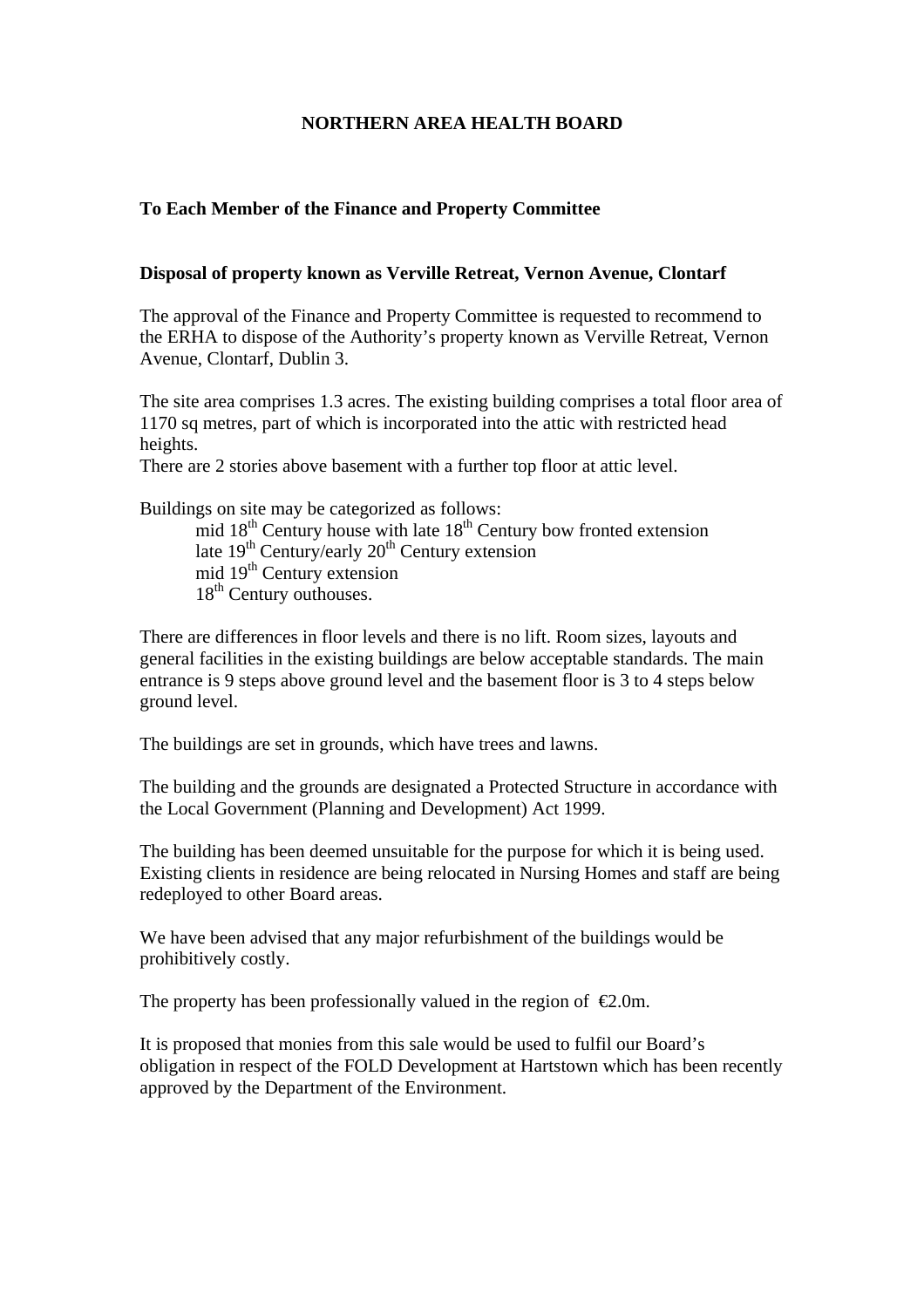### **To Each Member of the Finance and Property Committee**

### **Disposal of property known as Glasnevin Health Centre, 202 Botanic Avenue**

The approval of the Finance and Property Committee is requested to recommend to the ERHA to dispose of the Authority's property known as Glasnevin Health Centre, 202 Botanic Avenue, Glasnevin, Dublin 11.

This is a former dispensary and comprises a semi-detached single storey building of approximately 95 square metres. The overall site extends to an area of approximately 245.4 square metres. It is in need of some refurbishment.

It has been professionally valued at €400k. It is expected to attract considerable interest by virtue of its location close to the Bon Secours Hospital.

I will become surplus to our Board's requirements in the area because the agreed development by FOLD at St. Clare's Home, Glasnevin incorporates a purpose built Health Centre for the Community.

Monies from the sale will form part of our Board's contribution to the above development.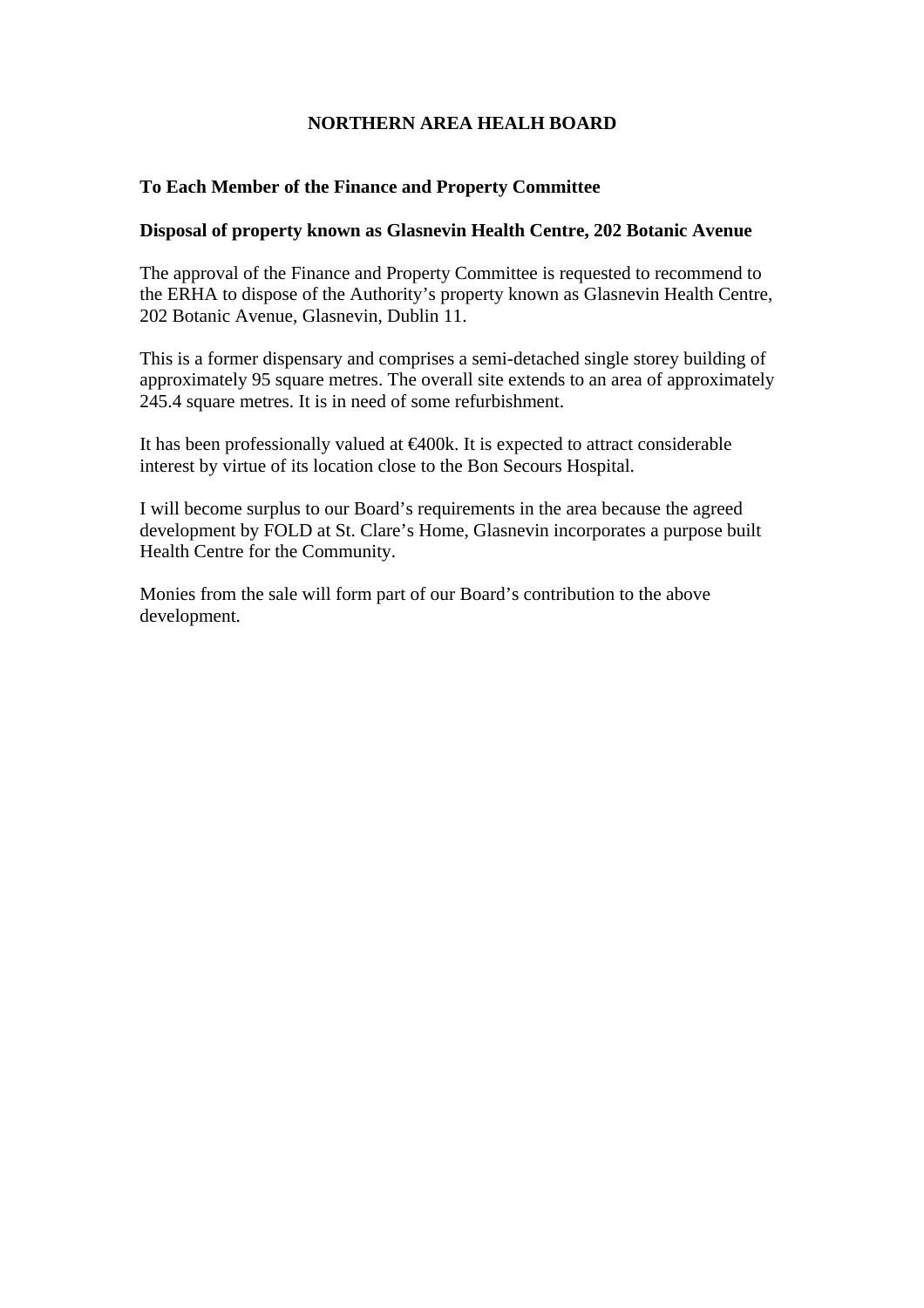### **To each member of the Finance and Property Committee**

#### **Proposed transfer of lands at Hartstown, Dublin.**

The approval of the Finance & Property Committee is requested to recommend to the ERHA to dispose of circa .584 hectares (1.443 acres) of the Authority's site at Hartstown to FOLD Ireland subject to funding approval from the Dept. of Environment and the Dept. of Health on the overall development.

This land is situated off the Harstown Road adjacent to a Euro Spar shopping centre. The total site area is circa .8 hectares (1.9768 acres) of which it is proposed to dispose of .584 hectares (1.443 acres) to facilitate FOLD Ireland develop a state of the art housing complex for older persons and a day care centre.

A valuation of €1.5m for the 1.39 acres has been agreed upon by our Board and Fingal County Council. Our Boards Property Services Manager and McDonald Brothers I.A.V.I. Property Consultants agree that this represents good value for money. Our Board will receive the market value of  $\in$  1.108m from the Dept. of Environment for the .584 hectares (1.443 acres) to be disposed which will be used to offset our Boards contribution to the overall development.

This land was originally transferred to the EHB for the purpose of provision of a health centre. A submission has been made to the ERHA proposing that a new primary care centre be developed on the remaining portion of land to be retained by the ERHA to provide essential health services in this expanding area of west Dublin. This has been included in the submission to the ERHA seeking approval for this development.

The overall cost of the development is  $\bigoplus$  0.7m. The Dept. of Environment will provide €7.57m towards capital costs and a further €1.108m for land costs. Our Board is responsible for the cost of the Day Centre in line with Government policy on sheltered housing as well as the health centre. The shortfall will be part met by funds released from the sale of Verville Retreat. We are in discussion with and have made proposals to the ERHA that the balance of funding would be met by the Authority.

The timeframe for the completion of this development is 18 months with a start date proposed for November 2003.

This provides an excellent opportunity for our Board to meet the need for Special Housing and enhanced health facilities in the area by the utilisation of available land. The scheme has the full support of Fingal County Council and the Dept. of Environment and Local Government. The Department of Environment and Local Government have approved the funding for this project.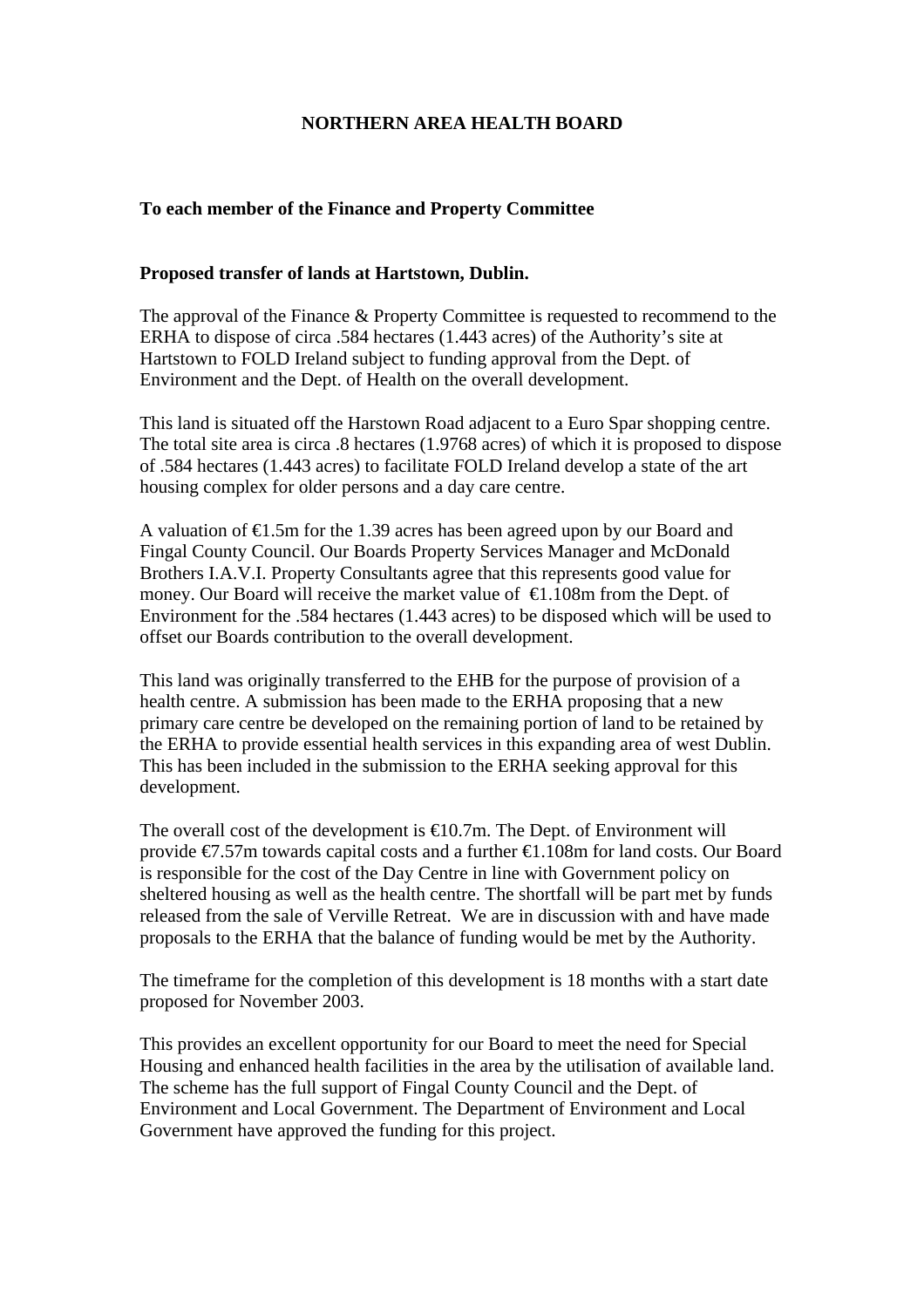A full presentation was made to our Board in 2002 on this major development and a previous recommendation to transfer this land to Fingal County Council was previously approved by our Board in 2002.

# *\* There is a total shortfall of €2.9m in respect of the FOLD Hartstown and FOLD Claremount projects.*